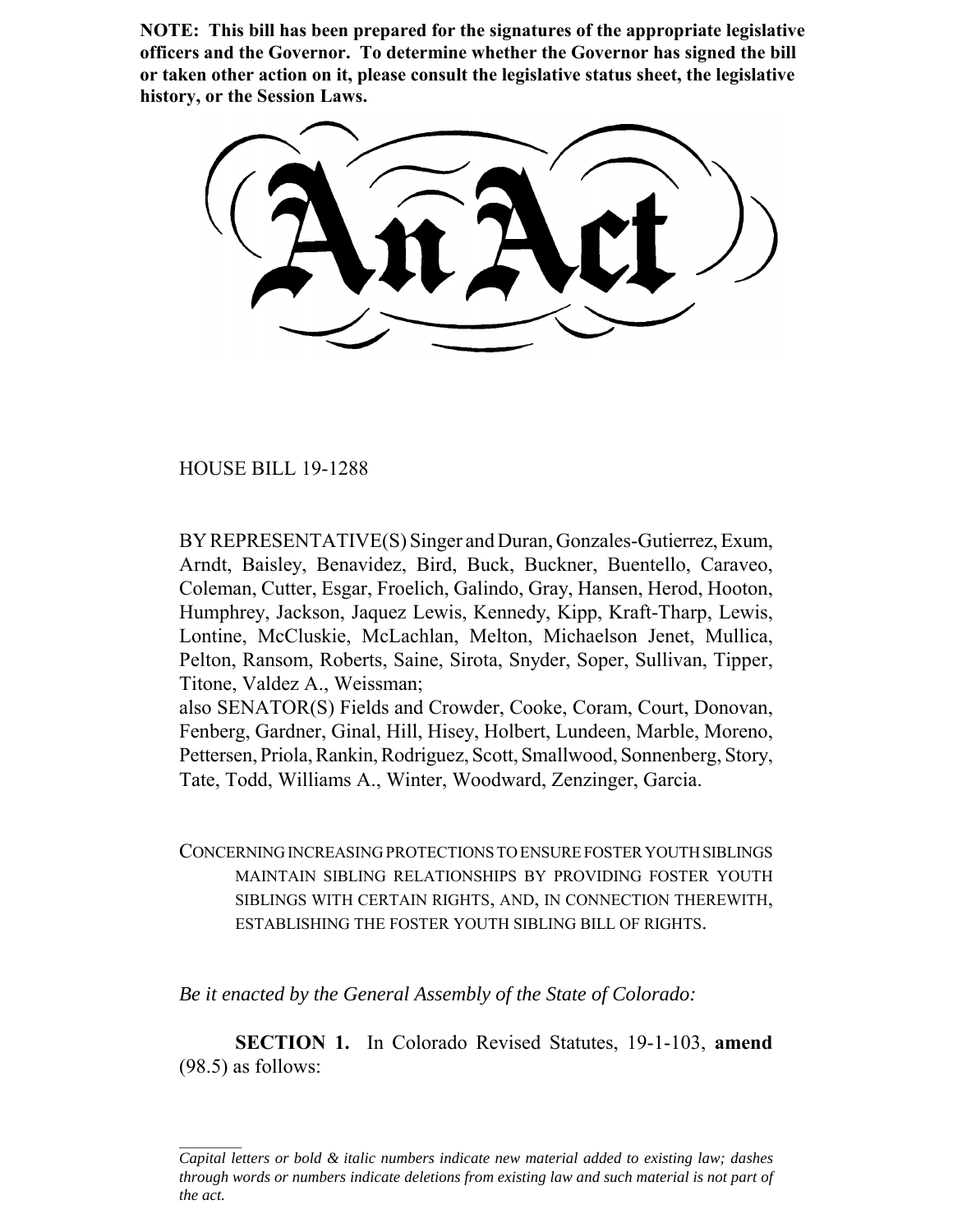**19-1-103. Definitions.** As used in this title 19 or in the specified portion of this title 19, unless the context otherwise requires:

(98.5) "Sibling group", as used in article 3 and article 5 of this title TITLE 19, means biological siblings. who have been raised together or have lived together.

**SECTION 2.** In Colorado Revised Statutes, **add with amended and relocated provisions** part 2 to article 7 of title 19 as follows:

## PART 2 YOUTH SIBLINGS IN FOSTER CARE

**19-7-201. Short title.** THE SHORT TITLE OF THIS PART 2 IS THE "FOSTER YOUTH SIBLINGS BILL OF RIGHTS".

**19-7-202. Legislative declaration.** (1) THE GENERAL ASSEMBLY FINDS AND DECLARES THAT IT IS BENEFICIAL FOR A YOUTH PLACED IN FOSTER CARE TO BE ABLE TO CONTINUE RELATIONSHIPS WITH THE YOUTH'S SIBLINGS, REGARDLESS OF AGE, SO THAT SIBLINGS MAY SHARE THEIR STRENGTHS AND ASSOCIATION IN THEIR EVERYDAY AND OFTEN COMMON EXPERIENCES.

(2) THE GENERAL ASSEMBLY FURTHER FINDS AND DECLARES THAT IT IS THE RESPONSIBILITY OF ALL ADULTS INVOLVED IN A YOUTH'S LIFE, INCLUDING BUT NOT LIMITED TO COUNTY DEPARTMENTS, PARENTS, FOSTER PARENTS, GUARDIANS AD LITEM, COURT-APPOINTED SPECIAL ADVOCATES, NEXT OF KIN, TREATMENT PROVIDERS, AND OTHERS, TO SEEK OPPORTUNITIES TO FOSTER THOSE SIBLING RELATIONSHIPS TO PROMOTE CONTINUITY AND HELP TO SUSTAIN FAMILY RELATIONSHIPS.

(3) BECAUSE THE NUMBER OF FAMILY FOSTER HOMES IN COLORADO IS OFTEN INSUFFICIENT TO MEET THE NEEDS OF YOUTH, INCLUDING SIBLING GROUPS, IT IS, THEREFORE, COLORADO'S GOAL TO CONTINUE TO RECRUIT FOSTER FAMILIES AND BUILD RESOURCES SUFFICIENT TO MEET THIS NEED.

**19-7-203. Foster care sibling rights.** (1) SIBLING YOUTH IN FOSTER CARE, EXCEPT YOUTH IN THE CUSTODY OF THE DIVISION OF YOUTH SERVICES CREATED PURSUANT TO SECTION 19-2-203 OR A STATE HOSPITAL FOR PERSONS WITH MENTAL HEALTH DISORDERS, SHALL ENJOY THE FOLLOWING RIGHTS, UNLESS THEY ARE NOT IN THE BEST INTERESTS OF EACH SIBLING,

## PAGE 2-HOUSE BILL 19-1288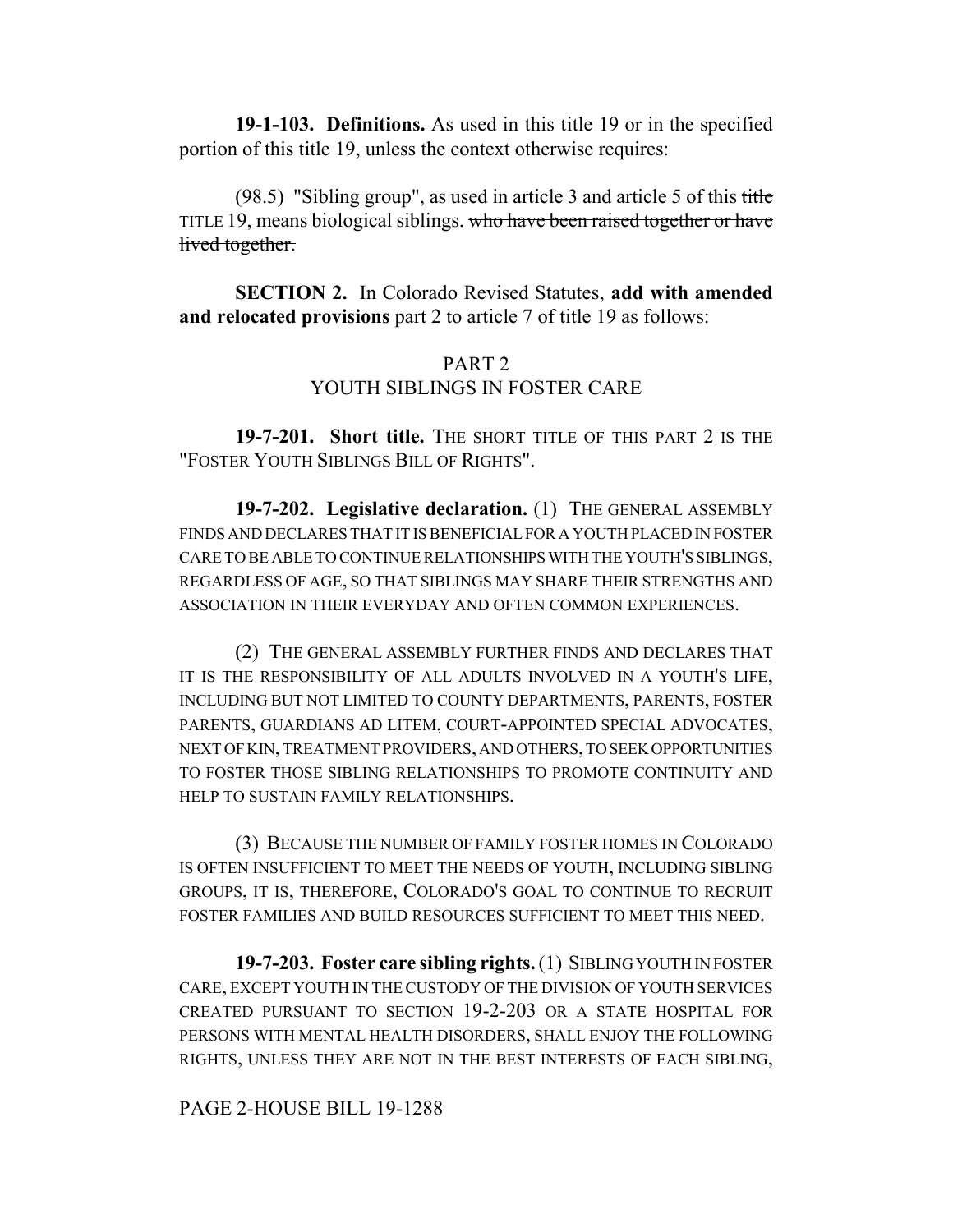REGARDLESS OF WHETHER THE PARENTAL RIGHTS OF ONE OR MORE OF THE FOSTER YOUTH'S PARENTS HAVE BEEN TERMINATED:

(a) TO BE PLACED IN FOSTER CARE HOMES WITH THE YOUTH'S SIBLINGS, WHEN IT IS IN THE BEST INTERESTS OF EACH SIBLING AND WHEN THE COUNTY DEPARTMENT LOCATES AN APPROPRIATE, CAPABLE, WILLING, AND AVAILABLE JOINT PLACEMENT FOR THE YOUTH SIBLINGS, IN ORDER TO SUSTAIN FAMILY RELATIONSHIPS, PURSUANT TO SECTIONS 19-3-213 (1)(c), 19-3-500.2,19-3-507 (1)(b), 19-3-508 (1)(c), 19-3-605(2), AND 19-5-207.3  $(2);$ 

(b) TO BE PLACED IN CLOSE GEOGRAPHICAL DISTANCE TO THE YOUTH'S SIBLINGS IN ORDER TO PROMOTE CONTINUITY IN THE SIBLINGS' RELATIONSHIP;

(c) TO OBTAIN TEMPORARY RESPITE PLACEMENTS TOGETHER, WHEN POSSIBLE;

(d) TO BE PLACED WITH FOSTER PARENTS, PLACED WITH POTENTIAL ADOPTIVE PARENTS, AND ASSIGNED TO CHILD WELFARE CASEWORKERS WHO HAVE BEEN PROVIDED WITH TRAINING ON THE IMPORTANCE OF SIBLING RELATIONSHIPS;

(e) TO BE PROMPTLY NOTIFIED, AS PERMITTED PURSUANT TO STATE OR FEDERAL LAW, ABOUT CHANGES IN SIBLING PLACEMENT, CATASTROPHIC EVENTS, OR OTHER CIRCUMSTANCES, INCLUDING BUT NOT LIMITED TO NEW PLACEMENTS, SIGNIFICANT LIFE EVENTS, AND DISCHARGE FROM FOSTER CARE;

(f) TO BE INCLUDED IN PERMANENCY PLANNING DISCUSSIONS OR MEETINGS FOR SIBLINGS, IF APPROPRIATE;

(g) TO MAINTAIN FREQUENT AND MEANINGFUL CONTACT WITH THE YOUTH'S SIBLINGS PURSUANT TO SECTION 19-7-204 (2), IF PLACEMENT TOGETHER IS NOT POSSIBLE;

(h) TO BE ACTIVELY INVOLVED IN EACH OTHER'S LIVES AND SHARE CELEBRATIONS, IF THE SIBLINGS CHOOSE TO DO SO, INCLUDING BUT NOT LIMITED TO BIRTHDAYS, GRADUATIONS, HOLIDAYS, SCHOOL AND EXTRACURRICULAR ACTIVITIES, CULTURAL CUSTOMS IN THE SIBLINGS'

PAGE 3-HOUSE BILL 19-1288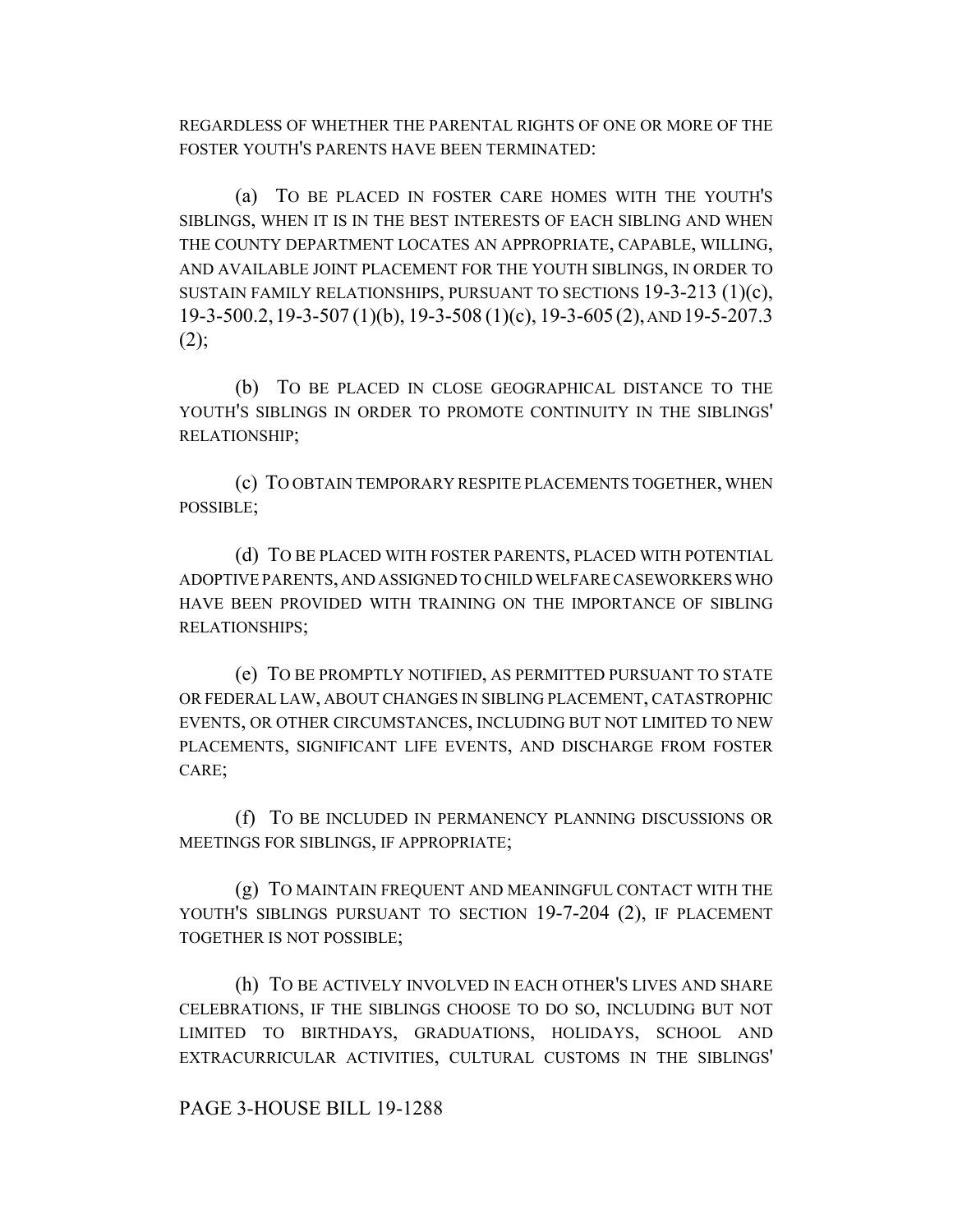NATIVE LANGUAGE, AND OTHER MILESTONES;

(i) TO ANNUALLY RECEIVE CONTACT INFORMATION FOR ALL SIBLINGS IN FOSTER CARE, WHICH MAY INCLUDE A TELEPHONE NUMBER, ADDRESS, SOCIAL MEDIA ACCOUNTS, AND E-MAIL ADDRESS, UNLESS A FOSTER PARENT HAS REQUESTED THE FOSTER PARENT'S IDENTIFIABLE INFORMATION NOT BE DISCLOSED PURSUANT TO SECTION  $19-1-303$   $(2.7)(a)$ , and to receive UPDATED PHOTOS OF SIBLINGS REGULARLY BY MAIL OR E-MAIL, AS APPROPRIATE;

(j) TO HAVE MORE PRIVATE OR LESS RESTRICTIVE COMMUNICATION WITH SIBLINGS AS COMPARED TO COMMUNICATION WITH OTHERS WHO ARE NOT SIBLINGS;

(k) TO BE PROVIDED WITH AN EXPLANATION IF CONTACT WITH A SIBLING IS RESTRICTED OR DENIED, AS PERMITTED PURSUANT TO STATE OR FEDERAL LAW;

(l) TO EXPECT THAT THE YOUTH'S GUARDIAN AD LITEM ADVOCATE ON BEHALF OF THE YOUTH FOR FREQUENT CONTACT AND VISITS WITH SIBLINGS, UNLESS THE GUARDIAN AD LITEM DETERMINES THROUGH THE GUARDIAN AD LITEM'S INDEPENDENT INVESTIGATION THAT THE CONTACT IS NOT IN THE BEST INTERESTS OF THE YOUTH;

(m) TO HAVE CONTACT WITH SIBLINGS ENCOURAGED IN ANY ADOPTIVE OR GUARDIANSHIP PLACEMENT; AND

(n) TO RECEIVE AN AGE-APPROPRIATE AND DEVELOPMENTALLY APPROPRIATE DOCUMENT FROM THE DEPARTMENT OF HUMAN SERVICES SETTING FORTH THE RIGHTS DESCRIBED IN THIS SECTION:

(I) WITHIN THIRTY DAYS OF THE DATE OF ANY PLACEMENT OR ANY CHANGE IN PLACEMENT;

(II) ON EACH OCCASION THAT A YOUTH'S CASE PLAN IS MODIFIED;

(III) AT EACH PLACEMENT WHERE THE YOUTH RESIDES; AND

(IV) ON AT LEAST AN ANNUAL BASIS.

PAGE 4-HOUSE BILL 19-1288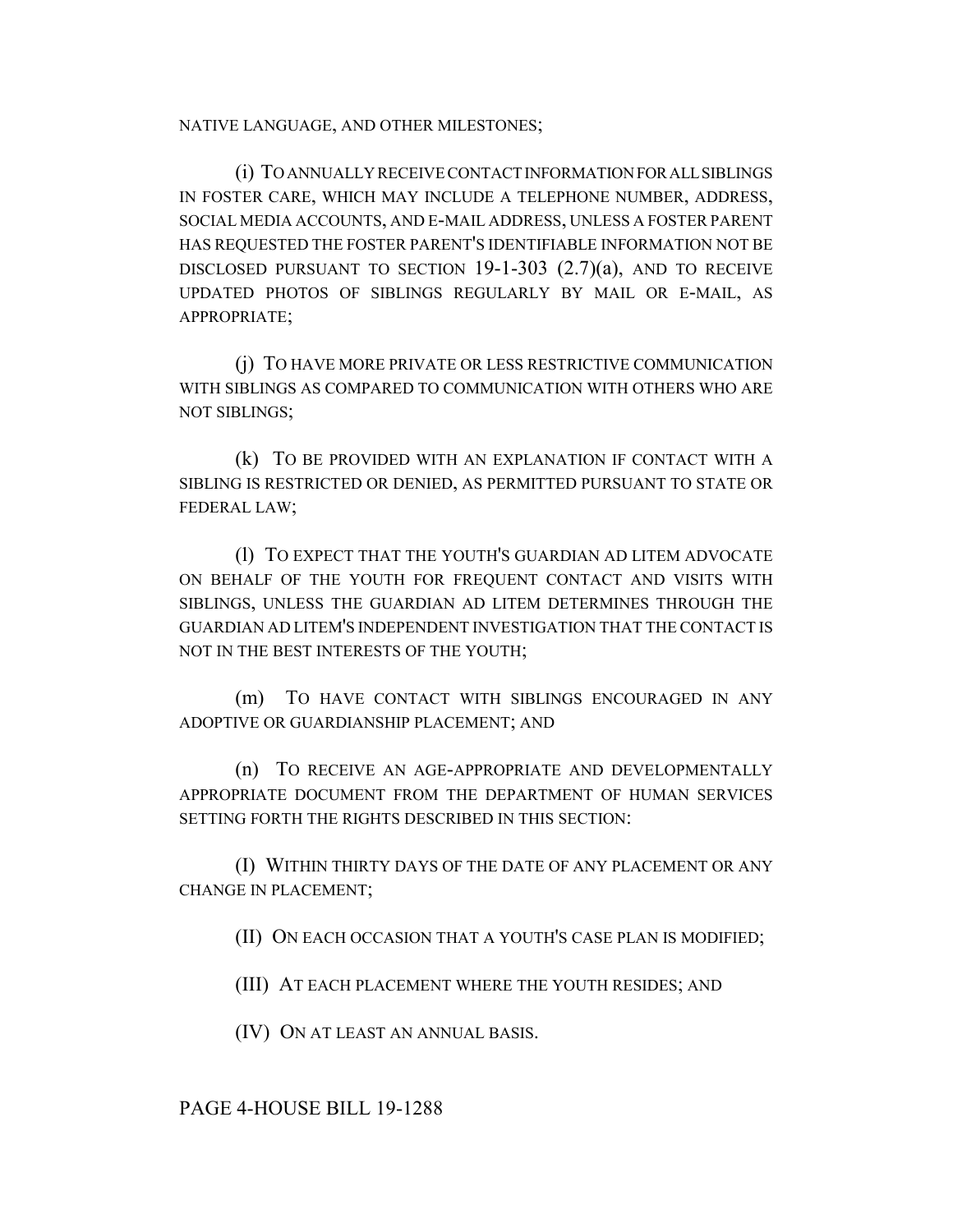(2) ADULT SIBLINGS OF YOUTH IN FOSTER CARE HAVE THE RIGHT TO BE CONSIDERED AS FOSTER CARE PROVIDERS, ADOPTIVE PARENTS, AND RELATIVE CUSTODIANS FOR THEIR SIBLINGS, IF THEY CHOOSE TO DO SO.

**19-7-204. [Formerly 19-1-128] Foster care sibling visits - contact plan - rules - definition.** (1) THE DEPARTMENT OF HUMAN SERVICES SHALL PROVIDE INFORMATION ON SIBLING CONTACT IN THE VISITATION PLAN FOR A YOUTH. IN DOING SO, THE YOUTH SHALL BE CONSULTED ABOUT THE YOUTH'S WISHES AS TO SIBLING CONTACT.

(2) AS WRITTEN IN THE VISITATION PLAN, THE DEPARTMENT OF HUMAN SERVICES SHALL, IF IT IS IN THE BEST INTERESTS OF EACH SIBLING:

(a) PROMOTE FREQUENT CONTACT BETWEEN SIBLINGS IN FOSTER CARE, WHICH MAY INCLUDE TELEPHONE CALLS, TEXT MESSAGES, SOCIAL MEDIA, VIDEO CALLS, AND IN-PERSON VISITS;

(b) CLARIFY THAT SIBLING CONTACT SHOULD NOT BE LIMITED IN TIME OR DURATION TO PERIODS OF PARENTAL CONTACT;

(c) CLARIFY THAT RESTRICTION OF SIBLING VISITS SHOULD NOT BE A CONSEQUENCE FOR BEHAVIORAL PROBLEMS. VISITS SHOULD ONLY BE RESTRICTED IF CONTRARY TO THE BEST INTERESTS OF A SIBLING.

(d) ENSURE TIMING AND REGULARLY SCHEDULED SIBLING VISITS ARE OUTLINED IN CASE PLANS BASED ON INDIVIDUAL CIRCUMSTANCES AND NEEDS OF THE YOUTH.

 $(1)(3)$  If a child YOUTH in foster care and his or her sibling mutually request REQUESTS an opportunity to visit each other A SIBLING, the county department that has legal custody of the child YOUTH shall arrange the visit within a reasonable amount of time and document the visit.

 $(2)(4)$  If a child YOUTH in foster care and his or her sibling mutually request REQUESTS an opportunity to visit each other A SIBLING on a regular basis, the county department that has legal custody of the child YOUTH shall arrange the visits and ensure that the visits occur with sufficient frequency and duration to promote continuity in the siblings' relationship.

 $(3)$  (5) If, in arranging sibling visits pursuant to this section, a

PAGE 5-HOUSE BILL 19-1288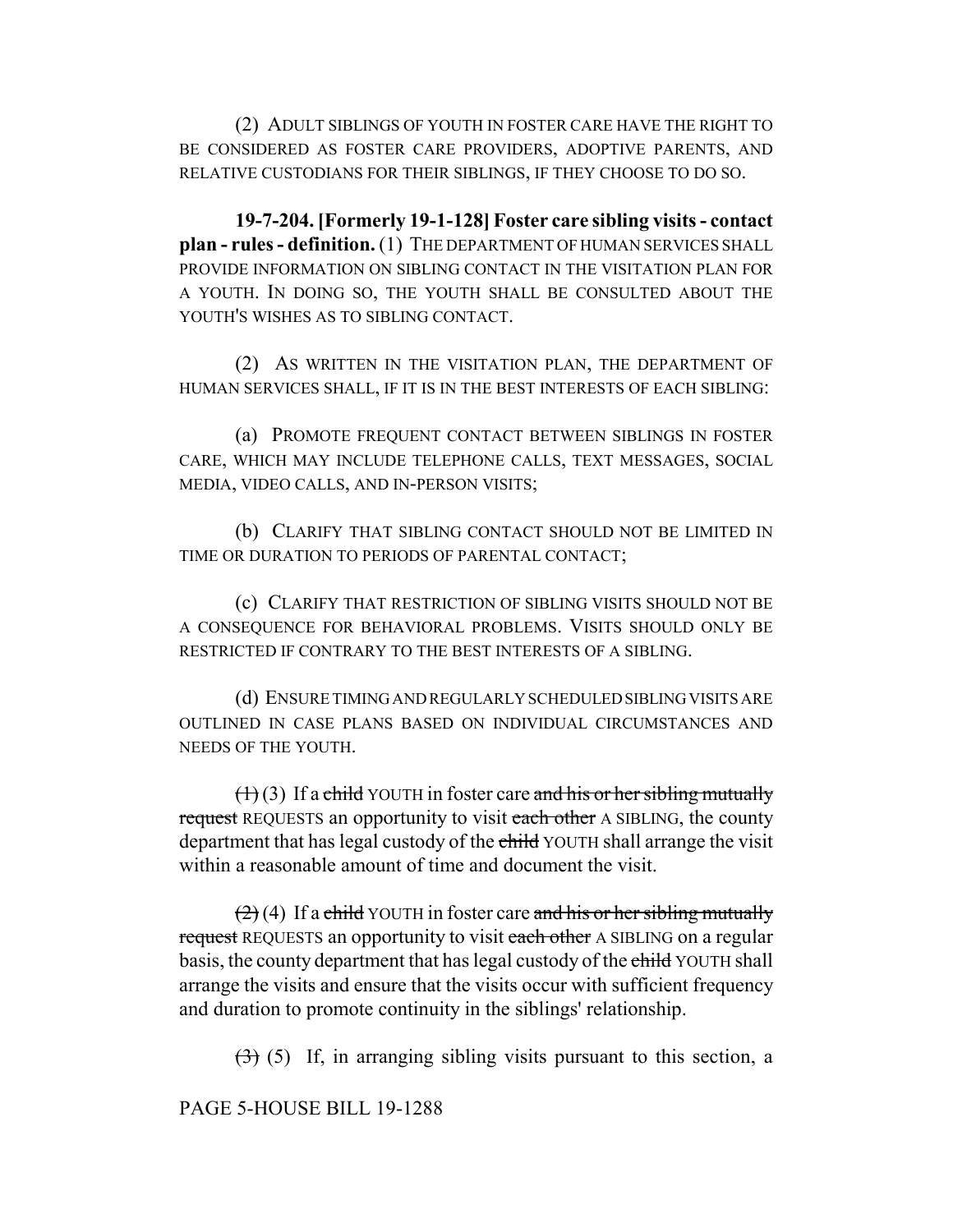county department determines that a requested visit between the siblings would not be in the best interests of one or both of the siblings, the county department shall deny the request, and document its reasons for making the determination, AND PROVIDE THE SIBLINGS WITH AN EXPLANATION FOR THE DENIAL, AS PERMITTED UNDER STATE AND FEDERAL LAW. In determining whether a requested visit would be in the best interests of one or both of the siblings, the county department shall ascertain whether there is pending in any jurisdiction a criminal action in which either of the siblings is either a victim or a witness. If such a criminal action is pending, the county department, before arranging any visit between the siblings, shall consult with the district attorney for the jurisdiction in which the criminal action is pending to determine whether the requested visit may have a detrimental effect upon the prosecution of the pending criminal action.

 $(4)$  (6) Nothing in this section shall be construed to require REQUIRES or permit PERMITS a county department to arrange a sibling visit if such visit would violate an existing protection order in any case pending in this state or any other state.

 $(5)$  (7) As used in this section, "sibling" means:

(a) A BIOLOGICAL sibling; from birth who is descended from one or two mutual parents; or

(b) A stepbrother or former stepbrother or a stepsister or former stepsister; STEP-SIBLING OR FORMER STEP-SIBLING; OR

(c) AN ADOPTIVE SIBLING.

 $(6)$  (8) The state board of human services, created in section 26-1-107,  $C.R.S.,$  may promulgate rules for the implementation of this section.

**SECTION 3. Repeal of provisions being relocated in this act.** In Colorado Revised Statutes, **repeal** 19-1-128.

**SECTION 4. Act subject to petition - effective date.** This act takes effect at 12:01 a.m. on the day following the expiration of the ninety-day period after final adjournment of the general assembly (August 2, 2019, if adjournment sine die is on May 3, 2019); except that, if a

## PAGE 6-HOUSE BILL 19-1288